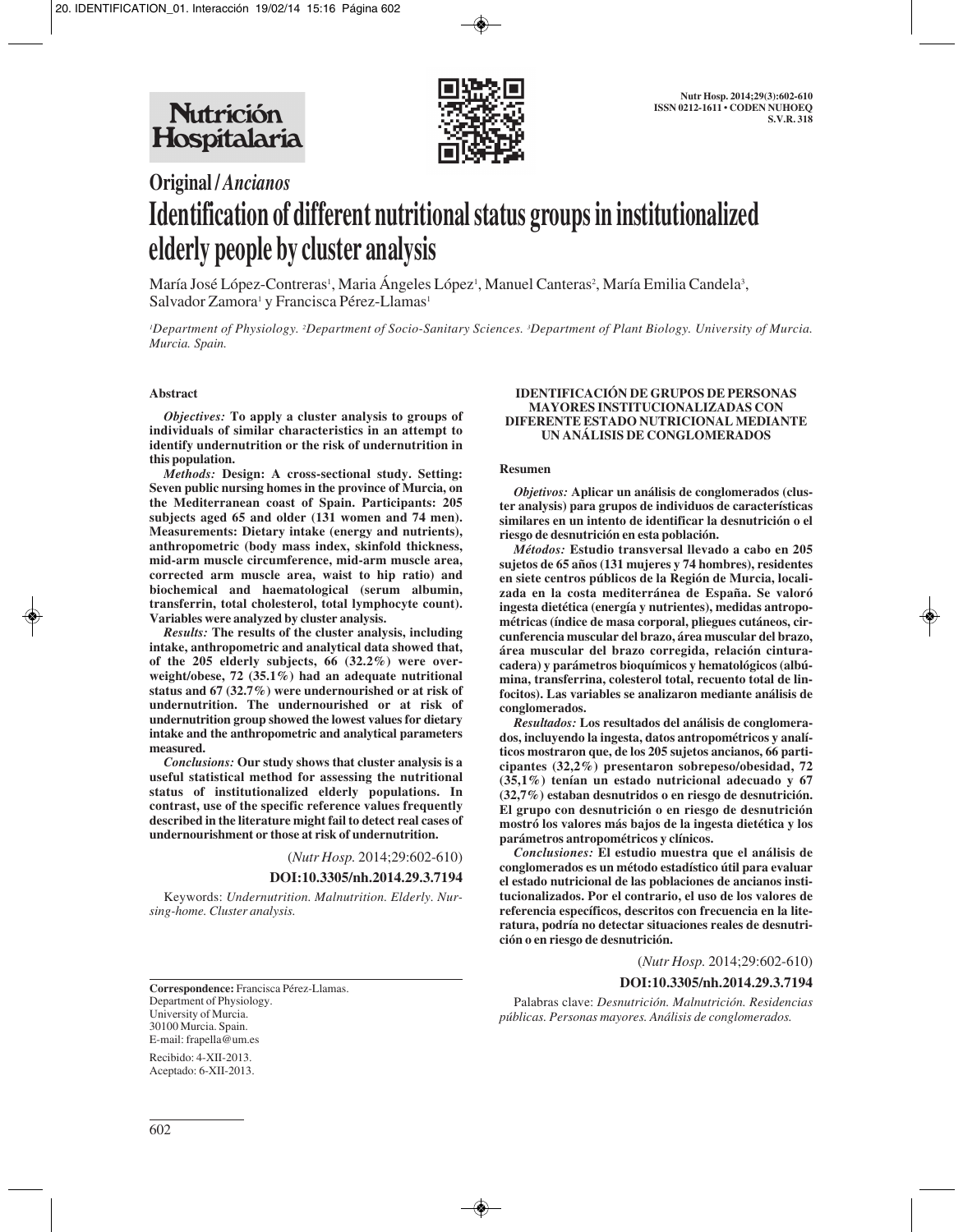## **Abbreviations**

BMI: body mass index. CAMA: corrected-arm muscle area. E: energy. MAC: mid-arm circumference. MAMA: mid-arm muscle area. MAMC: mid-arm muscle circumference. RDI: Recommended Dietary Intake. TSF: Triceps skinfolds. WHR: waist to hip ratio.

# **Introduction**

Malnutrition is an overall term used for different deviations from the normal nutritional status. As such it can refer to subjects who are either over- or undernourished. Undernutrition is the state produced by the intake of insufficient macronutrients or micronutrients: protein-energy malnutrition or vitamin and mineral deficiency<sup>1</sup>. However, the causes of poor nutritional status in older people are complex, and may be a result of poor dietary intake or a secondary consequence of acute or chronic disease<sup>2</sup>.

Malnutrition in the elderly is a frequent and multifactorial problem, more prevalent in hospitals and nursing homes where it is rarely recognised and treated. It is also associated with massive healthcare expenditure<sup>3,4</sup>. The effects of malnutrition are especially dramatic in older people, who tend to be the most vulnerable, fragile and dependent<sup>5-7</sup>. However, several studies have shown that nutritional therapies can substantially improve the nutritional status of the elderly8-12.

A suitable evaluation of the nutritional status of elderly people and its associated factors should help reduce the prevalence of undernutrition, improving the quality of life, reducing the number of hospitalized and institutionalized persons, and cutting the public expense of providing health and social care for this population group4,13.

Undernutrition in most developed countries ranges between 5 and 20% for the free-living elderly, but may be more frequent in nursing home residents and hospital patients  $(19-65\%)$ <sup>14,15</sup>. However, although undernutrition is a common problem in the elderly, no gold standard exists for evaluating nutritional status.

Data from recent studies concerning the prevalence of undernutrition in the elderly population vary greatly between studies and depend on the characteristics of the subjects studied, as well as the nutritional screening tool and the cut-off values considered for identifying the disorder<sup>16-20</sup>. In a study conducted by our group, we found that the prevalence of undernutrition in the same population studied varied between 2 and 57% according to the ten nutritional screening tools used<sup>18</sup>. In another recent study, Poulia et al. (2012)<sup>19</sup> found that the prevalence of undernutrition in the elderly ranged

from 42.7 to 97.6%, depending on the six nutritional screening tools used.

In view of the variability in the nutritional screening tools used, and the different parameters and normal values considered in the literature to define the nutritional status of older people, the aim of the present study was to assess nutritional status by means of a cluster analysis in an institutionalized elderly population from seven public nursing-homes from the province of Murcia (southeast Spain), in an attempt to identify undernutrition or the risk of undernutrition in this population.

# **Experimental methods**

# *Subjects*

The present was study was carried out in the province of Murcia (southeast Spain). The age of the subjects ranged from 65 to 96 years and all lived in seven public nursing homes from urban areas. The inclusion and exclusion criteria were previously described<sup>18</sup>. A total of 205 subjects (131 women and 74 men) participated in the present study. The mean age  $\pm$ standard deviation was  $78.6 \pm 7.5$  years.

# *Study design*

Dietary intake, and anthropometric and biochemical measurements were assessed in all the participants in a cross-sectional study. The survey was conducted in a 24-month period starting in May 2007.

# *Dietary intake*

Food intake was assessed using a previously validated 4-day weighed-food record of all food and fluids consumed during each meal. All subjects were also asked about any food consumed other than in the dining-room of the nursing home. The mean daily intake of energy and nutrients was estimated using GRUNUMUR software21. Data were compared with the Recommended Dietary Intake (RDI) for the Spanish elderly population and the dietary balance (percentage of total energy from each macronutrient) was compared with Mediterranean diet recommendations<sup>22-25</sup>.

# *Anthropometric measurements*

Weight and height measurements were previously described<sup>18</sup>. Body mass index (BMI) was calculated as weight (kg)/height (m)<sup>2</sup>.

Skinfold thickness was measured on the left side of the body, in triplicate to the nearest 0.2 mm using a calliper (GPM, Zurich, Switzerland) with a constant pressure of 10 g/mm2 . Triceps (TSF) and biceps skinfolds (mm) were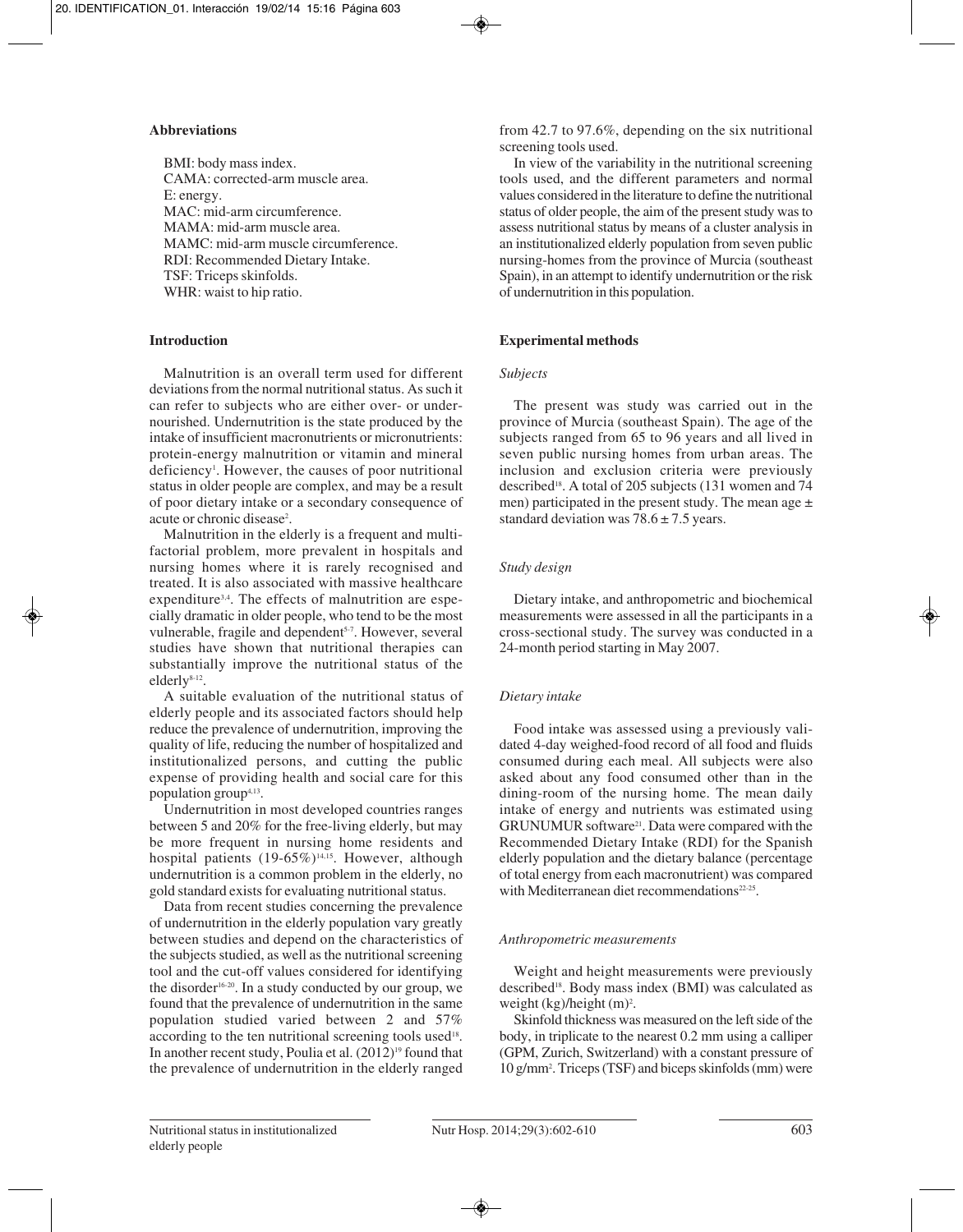pinched in the front and back part of the arm, midway between the tip of the acromion and the olecranon process. Subscapular skinfold (mm) was pinched at an angle of about 45º to the vertical. Suprailiac skinfold (mm) was pinched just above the iliac crest in the midaxillary line. Abdominal skinfold (mm) was measured vertically at about 2 cm left of the umbilicus.

Circumferences were measured in triplicate using a flexible non-stretch tape measure calibrated in mm. The mid-arm circumference (MAC, cm) was measured on the left arm midway between the tip of the acromion and the olecranon process. The mid-arm muscle circumference (MAMC) was calculated according to the following formula<sup>26</sup>: MAMC (cm) = MAC (cm) –  $0.1 \times \pi \times TSF$  (mm). The mid-arm muscle area  $(MAMA)$  was calculated from the formula<sup>27</sup>: MAMA  $(cm<sup>2</sup>) = [MAC (cm) – 0.1 × π × TSF (mm)]<sup>2</sup>/4π. The$ corrected-arm muscle area (CAMA) was calculated according to the following equations<sup>28</sup>:

 $CAMA = [(MAC - 0.1 \times \pi \times TSF)^{2}/4 \pi] - 10$  (men)  $CAMA = [(MAC - 0.1 \times π \times TSF)^{2}/4 π] - 6.5$  (women)

The waist-circumference was obtained midway between the lower rib margin and the iliac crest, following gentle expiration. The hip-circumference was measured over the widest part of the great trochanter. The waist to hip ratio (WHR) was obtained by dividing the values of both circumferences.

The anthropometric parameters were compared with those of the Spanish elderly population<sup>29-30</sup>. BMI was compared with the normal range for elderly people (24-  $29 \text{ kg/m}^2$ <sup>31</sup>. The WHR and waist circumference were compared with the normal values for adults<sup>32, 33</sup>.

#### *Blood collection and biochemical measurements*

Fasting blood samples were obtained from all subjects during the early morning. Serum concentrations of albumin, transferrin and total cholesterol were measured using commercial kits (Roche Diagnostic, Mannheim, Germany) on an automated sequential multiple analyser (Roche Diagnostics, Mannheim, Germany). Total lymphocyte counts were made with a Sysmex XE-2100L Model Automated Cell Counter (Roche Diagnostics, Mannheim, Germany). Cut-off criteria for normal values of serum albumin, transferrin, cholesterol concentrations and the total lymphocyte count (35-53 g/l, 200-385 mg/dl for men and 185-405 mg/dl for women, 150-230 mg/dl and  $1-4 \times 10^9$ /l, respectively) used in the present study were defined in accordance with the recommended laboratory values from the 'Virgen de la Arrixaca University Hospital' (Murcia, Spain).

#### *Ethics*

The study protocol was performed in accordance with The Helsinki Declaration of Human Studies and

approved by the Ethical Committee of the University of Murcia. All participants provided their written informed consent.

#### *Statistical analysis*

Data are presented as mean ± standard deviation or as percentages of subjects. The Gaussian distribution of variables was confirmed by the Kolmogorov-Smirnov test and homogeneity of variances by the Levene test. For parametric data, the differences in variables between sexes were analyzed by Student's ttest, and differences in variables between the 3 groups were analyzed by one-way analysis of variance (ANOVA) and subsequent post hoc Bonferroni. For nonparametric data the Mann-Whitney test was used to analyze differences in variables between sexes, and the Kruskal-Wallis test was applied for testing the differences between the three groups. Further testing with Mann-Whitney U test was carried out when significant differences were found. Chi-squared analysis and the analysis of corrected residuals were used to test whether there were significant differences in the proportion of people between different groups. The level of significance was set at 5% for all analyses. The multivariate statistical technique of cluster analysis was used to identify groups within this population that showed similar patterns of nutritional status. Analytical and anthropometric parameters frequently used in the literature to assess nutritional status (BMI, CAMA, serum albumin, transferrin, total cholesterol and total lymphocyte count), and dietary intake data (daily energy and protein intake) were used in this analysis. If clustering variables have scales of very different ranges, the variables with larger values will overwhelm those with smaller values. To make the contribution of all variables to the distance measure more comparable, the variables included in the analysis were standardized. In this study, cluster analysis was performed using the K-means method, in which the number of clusters needs to be preselected. Since no information was available on the appropriate number of clusters in the data set, a series of steps was taken to select the most suitable number. Firstly, several cluster analysis runs were conducted with a varying number of clusters (from two to five). Secondly, the analysis of variance tables of each analysis and the F-statistics of the group variables were inspected to identify cluster solutions with well separated clusters. Thirdly, the size of the emerging clusters and the differences in the variables across individual clusters from each run were examined. With the variables used, all three cluster solutions produced reasonably sized and well separated clusters of different nutritional status, and were therefore selected. The reliability of the cluster solutions was tested by discriminate analysis using the stepwise method. All the data were analysed using SPSS for windows (version 19.0, SPSS Inc., Chicago, USA).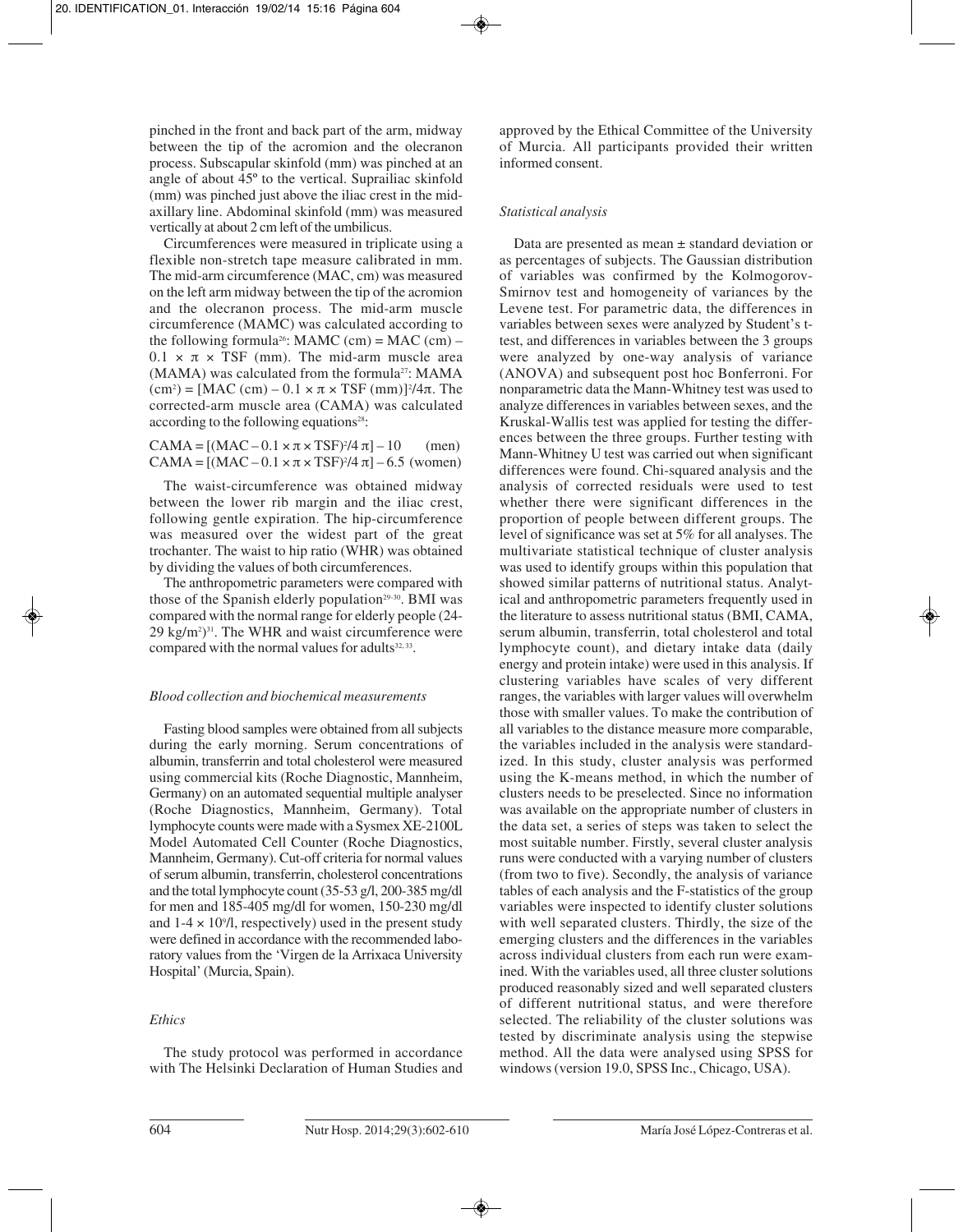#### **Results**

Average dietary intakes of energy and protein fulfilled the Recommended Dietary Intake (RDI) for Spanish elderly subjects. The balance of the diet (percentage of energy from each macronutrient) was well equilibrated (14.5% from proteins, 31.3% from lipids and 53.3% from carbohydrates). The studied subjects showed deficient intakes for zinc, folate and vitamins A, D and E.

The gender-related values of the anthropometric and biochemical parameters recorded in the 205 subjects are shown in table I. In general, the mean values of the anthropometric parameters were considered acceptable for an elderly Spanish population. BMI was within the normal range for such a population. WHR was at the limit of cardiovascular risk in both men and women. Waist circumference was higher than the recommended value for younger adults. The mean values of the biochemical parameters were within the local normal ranges.

Three groups of elderly people (A, B and C) were identified by the cluster analysis. The level of agreement between group membership identified by cluster analysis and predicted group membership using discriminate analysis was 95.1%, indicating a good stability for the cluster solutions. Of the 205 elderly subjects, 66 (32.2%) were assigned to group A, 72  $(35.1\%)$  to group B, and 67 (32.7%) to group C, each group representing a different nutritional status. There were no statistical differences for the variable gender among groups.

Table II shows daily dietary intake, and table III shows age, anthropometric and biochemical data for the three cluster groups. There were significant differences among the three groups for the variables included in the cluster analysis and also for the rest of the studied variables that were not included, except for vitamin D intake, WHR and abdominal skinfold thickness.

Group A showed the highest intake of energy and other components of the diet, the energy intake in this case being greater than the RDI for Spanish elderly people. Group B showed adequate energy intake, while group C showed the lowest intake of energy, being below the RDI for Spanish elderly people. In the three groups, protein intake appeared to cover the RDI for Spanish elderly people. The balance of the diet (percentage of energy from each macronutrient) was adequate for the three groups and agreed with Mediterranean diet recommendations. Group C showed the lowest energy percentage from lipids and the highest from carbohydrates. Group C also showed deficiencies in vitamin  $B<sub>c</sub>$  intake, which was suitably covered in the other two groups. All three groups showed deficient intakes for zinc, folate, and vitamins D, A and E. Only group A fulfilled the magnesium RDI.

Age was significantly different among groups, group C being the oldest. Group A showed the highest anthropometric data, whereas group C showed the lowest. The percentages of subjects with TSF, MAMC, MAMA values below the 10<sup>th</sup> percentile and CAMA values of  $\leq 21.4$  and  $\leq 21.6$  cm<sup>2</sup>, for men and women, respectively, are shown in figure 1. These percentages were significantly higher in group C.

| <b>Table I</b><br>Anthropometric and biochemical data for the elderly population* |                             |                   |                      |             |  |
|-----------------------------------------------------------------------------------|-----------------------------|-------------------|----------------------|-------------|--|
| Parameters                                                                        | <b>Total</b><br>$(n = 205)$ | Men<br>$(n = 74)$ | Women<br>$(n = 131)$ | $p\ddagger$ |  |
| Age(y)                                                                            | $78.6 \pm 7.5$              | $75.4 \pm 7.7$    | $80.3 \pm 6.9$       | 0.001       |  |
| Weight (kg)                                                                       | $68.1 \pm 14.1$             | $71.6 \pm 13.5$   | $66.0 \pm 14.2$      | 0.006       |  |
| $Height$ (cm)                                                                     | $154.3 \pm 8.3$             | $162.8 \pm 6.5$   | $149.4 \pm 4.3$      | 0.001       |  |
| $BMI$ (kg/m <sup>2</sup> )                                                        | $28.4 \pm 5.9$              | $26.9 \pm 4.4$    | $29.3 \pm 6.4$       | 0.003       |  |
| $MAC$ (cm)                                                                        | $30.0 \pm 4.7$              | $28.9 \pm 3.9$    | $30.6 \pm 5.1$       | 0.009       |  |
| MAMC (cm)                                                                         | $24.1 \pm 3.2$              | $24.5 \pm 2.9$    | $23.9 \pm 3.4$       | 0.268       |  |
| $MAMA$ (cm <sup>2</sup> )                                                         | $47.2 \pm 12.6$             | $48.3 \pm 11.1$   | $46.5 \pm 13.4$      | 0.343       |  |
| $CAMA$ (cm <sup>2</sup> )                                                         | $39.4 \pm 12.6$             | $38.3 \pm 11.1$   | $40.0 \pm 13.4$      | 0.341       |  |
| Waist (cm)                                                                        | $100.2 \pm 13.4$            | $100.2 \pm 11.9$  | $100.1 \pm 14.3$     | 0.983       |  |
| $\text{Hip}\left(\text{cm}\right)$                                                | $104.7 \pm 11.9$            | $100.5 \pm 9.4$   | $107.6 \pm 12.7$     | 0.001       |  |
| <b>WHR</b>                                                                        | $0.95 \pm 0.14$             | $1.00 \pm 0.07$   | $0.91 \pm 0.16$      | 0.001       |  |
| Bicipital (mm)                                                                    | $10.9 \pm 5.5$              | $8.1 \pm 3.5$     | $12.5 \pm 5.8$       | 0.001       |  |
| Tricipital (mm)                                                                   | $18.6 \pm 7.1$              | $14.1 \pm 5.0$    | $21.1 \pm 6.8$       | 0.001       |  |
| Subscapular (mm)                                                                  | $19.6 \pm 7.6$              | $17.9 \pm 5.6$    | $20.7 \pm 8.5$       | 0.010       |  |
| Suprailiac (mm)                                                                   | $19.3 \pm 9.6$              | $13.5 \pm 6.9$    | $23.0 \pm 9.3$       | 0.001       |  |
| Abdominal (mm)                                                                    | $24.7 \pm 12.3$             | $15.8 \pm 6.3$    | $31.0 \pm 11.6$      | 0.001       |  |
| Albumin $(g/l)$                                                                   | $39.9 \pm 4.3$              | $40.6 \pm 4.1$    | $39.5 \pm 4.4$       | 0.077       |  |
| Transferrin (mg/dl)                                                               | $246 \pm 43$                | $249 \pm 43$      | $244 \pm 43$         | 0.386       |  |
| Cholesterol (mg/dl)                                                               | $196 \pm 42$                | $189 \pm 40$      | $200 \pm 43$         | 0.082       |  |
| Lymphocytes $(x 109/I)$                                                           | $2.00 \pm 0.71$             | $1.98 \pm 0.69$   | $2.02 \pm 0.73$      | 0.882       |  |

\*Data are presented as mean values ± standard deviation. BMI: body mass index; MAC: mid-arm circumference; MAMC: mid-arm muscle circumference; MAMA: mid-arm muscle area; CAMA: corrected-arm muscle area; WHR; waist to hip ratio. ‡ Student s *t*-test or Mann-Whitney test were used to compare means between genders.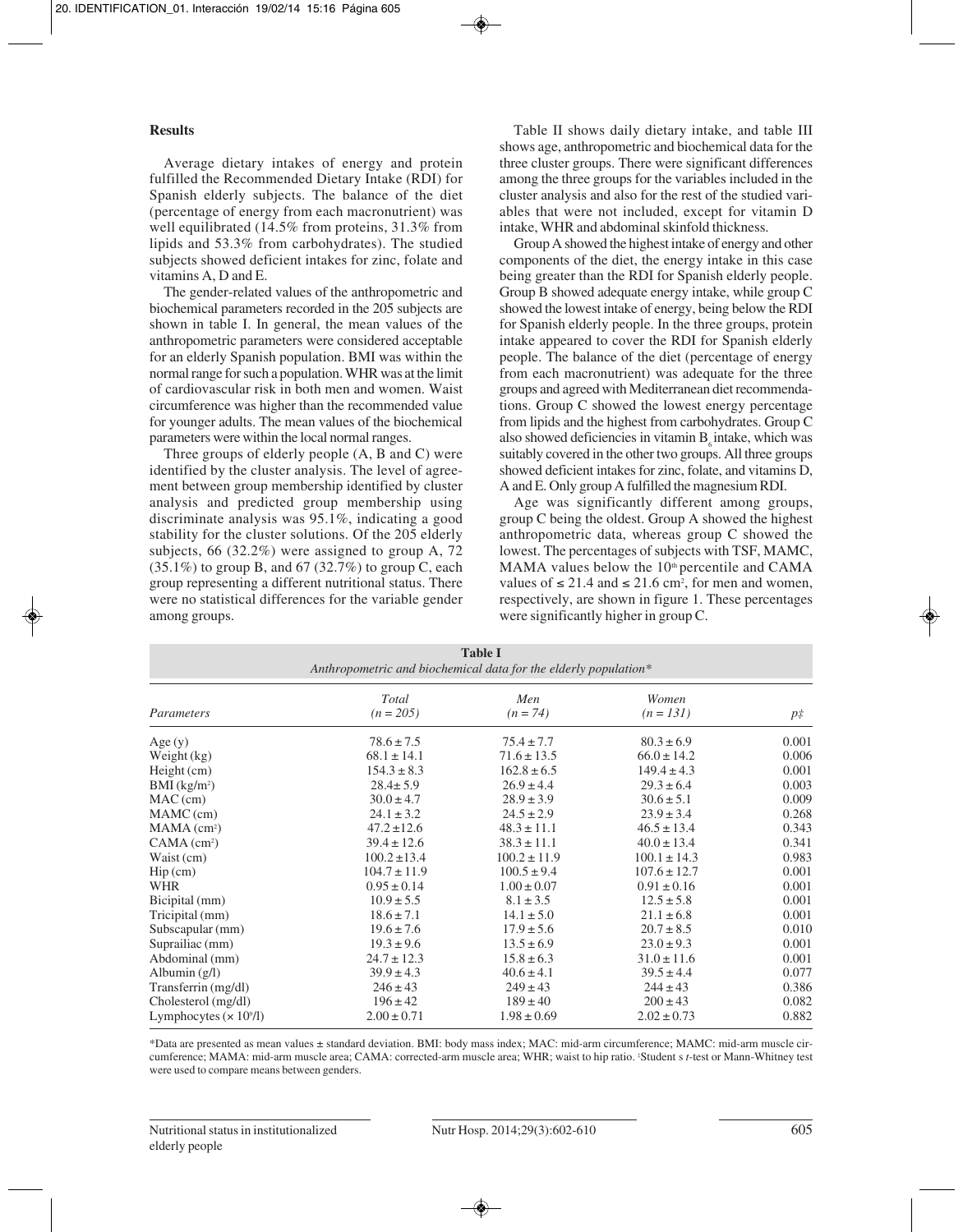|                                                                                       | <b>Table II</b> |  |  |
|---------------------------------------------------------------------------------------|-----------------|--|--|
| Dietary intake for the three cluster groups and differences among groups <sup>*</sup> |                 |  |  |

| Intake/d                               | Group A<br>$(n = 66)$        | $Group\,B$<br>$(n = 72)$      | $Group\ C$<br>$(n = 67)$      | $p\ddagger$ |
|----------------------------------------|------------------------------|-------------------------------|-------------------------------|-------------|
|                                        |                              |                               |                               |             |
| Energy $(kJ)$                          | $9238 \pm 1494$ <sup>a</sup> | $7782 \pm 1230$ <sup>b</sup>  | $6937 \pm 1481$ <sup>c</sup>  | 0.001       |
| Proteins $(\%E)$                       | $15.2 \pm 2.3^{\circ}$       | $13.8 \pm 2.1$ <sup>b</sup>   | $14.5 \pm 3.1$ <sup>ab</sup>  | 0.003       |
| Proteins $(g)$                         | $83.6 \pm 17.2$ <sup>a</sup> | $64.0 \pm 12.6$ <sup>b</sup>  | $60.1 \pm 17.6$ <sup>b</sup>  | 0.001       |
| Lipids (%E)                            | $31.9 \pm 5.7^{\circ}$       | $33.3 \pm 5.0^{\circ}$        | $28.5 \pm 4.7$ <sup>b</sup>   | 0.001       |
| Lipids $(g)$                           | $78.4 \pm 19.5^{\circ}$      | $68.9 \pm 15.8$ <sup>b</sup>  | $52.5 \pm 14.4^{\circ}$       | 0.001       |
| Carbohydrates $(\%E)$                  | $52.2 \pm 5.8^{\circ}$       | $51.7 \pm 5.7^{\circ}$        | $56.1 \pm 5.4^{\circ}$        | 0.001       |
| Carbohydrates (g)                      | $288.8 \pm 53.8^{\circ}$     | $240.3 \pm 45.7$ <sup>b</sup> | $232.7 \pm 52.4^{\circ}$      | 0.001       |
| Fiber $(g)$                            | $24.2 \pm 8.0^{\circ}$       | $17.7 \pm 6.6^{\circ}$        | $16.3 \pm 6.2^b$              | 0.001       |
| Calcium (mg)                           | $1031 \pm 242$ <sup>a</sup>  | $860 \pm 267$ <sup>b</sup>    | $919 \pm 341$ <sup>ab</sup>   | 0.002       |
| Phosphorus (mg)                        | $1644 \pm 412$ <sup>a</sup>  | $1244 \pm 376$ <sup>b</sup>   | $1281 \pm 502$ <sup>b</sup>   | 0.001       |
| $\Gamma$ Iron $(mg)$                   | $15.3 \pm 3.7^{\circ}$       | $11.7 \pm 3.5^{\circ}$        | $11.0 \pm 3.5^{\circ}$        | 0.001       |
| $\text{Zinc} \left( \text{mg} \right)$ | $8.3 \pm 2.6^{\circ}$        | $6.3 \pm 2.0^{\circ}$         | $5.8 \pm 2.5^{\circ}$         | 0.001       |
| Magnesium (mg)                         | $347 \pm 86^{\circ}$         | $266 \pm 71$ <sup>b</sup>     | $259 \pm 79$ <sup>b</sup>     | 0.001       |
| Vitamin $B_1(mg)$                      | $1.74 \pm 0.49^{\circ}$      | $1.38 \pm 0.42$ <sup>b</sup>  | $1.34 \pm 0.48$ <sup>b</sup>  | 0.001       |
| Vitamin $B_1$ (mg)                     | $1.78 \pm 0.38$ <sup>a</sup> | $1.43 \pm 0.39$ <sup>b</sup>  | $1.47 \pm 0.47$ <sup>b</sup>  | 0.001       |
| Niacin $(mg)$                          | $23.67 \pm 6.30^{\circ}$     | $17.10 \pm 5.23$ <sup>b</sup> | $16.52 \pm 7.15$ <sup>b</sup> | 0.001       |
| Vitamin $B_{\epsilon}(mg)$             | $2.14 \pm 0.47$ <sup>a</sup> | $1.65 \pm 0.41$ <sup>b</sup>  | $1.56 \pm 0.50^{\circ}$       | 0.001       |
| Folate $(\mu g)$                       | $258 \pm 73^{\circ}$         | $195 \pm 70^{\circ}$          | $184 \pm 74$ <sup>b</sup>     | 0.001       |
| Vitamin $B_{12}(\mu g)$                | $4.89 \pm 3.34^{\circ}$      | $3.86 \pm 2.20$ <sup>b</sup>  | $3.69 \pm 1.90^{\circ}$       | 0.011       |
| Vitamin $C$ (mg)                       | $200 \pm 72^{\circ}$         | $147 \pm 67$ <sup>b</sup>     | $138 \pm 58$ <sup>b</sup>     | 0.001       |
| Vitamin $A(\mu g)$                     | $830 \pm 296^{\circ}$        | $688 \pm 303$ <sup>b</sup>    | $645 \pm 282$ <sup>b</sup>    | 0.001       |
| Vitamin $D(\mu g)$                     | $3.36 \pm 2.13$              | $2.83 \pm 2.41$               | $3.67 \pm 2.90$               | 0.125       |
| Vitamin $E(mg)$                        | $8.71 \pm 3.42^{\circ}$      | $6.89 \pm 2.49$ <sup>b</sup>  | $5.66 \pm 2.31$ <sup>c</sup>  | 0.001       |

\*Data are presented as mean values ± standard deviation. E, energy.

‡ ANOVA or Kruskal-Wallis test followed by a post hoc Bonferroni or Mann-Whitney *U* test, respectively, were used to compare means between groups.<sup>a,b,c</sup>Means with the same letter are not significantly different from each other.

| <b>Table III</b><br>Anthropometric and biochemical data for the three clusters groups and differences among groups* |                              |                               |                              |             |
|---------------------------------------------------------------------------------------------------------------------|------------------------------|-------------------------------|------------------------------|-------------|
| Intake/d                                                                                                            | Group A<br>$(n = 66)$        | $Group\,B$<br>$(n = 72)$      | $Group\,C$<br>$(n = 67)$     | $p\ddagger$ |
| Age(y)                                                                                                              | $76.5 \pm 6.4^{\circ}$       | $79.3 \pm 8.2$ <sup>ab</sup>  | $79.9 \pm 7.4$ <sup>b</sup>  | 0.020       |
| Weight (kg)                                                                                                         | $80.5 \pm 10.1$ <sup>a</sup> | $64.9 \pm 10.8$ <sup>b</sup>  | $59.1 \pm 12.1$ <sup>c</sup> | 0.001       |
| Height (cm)                                                                                                         | $157.5 \pm 8.7^{\circ}$      | $152.1 \pm 6.7$ <sup>b</sup>  | $153.5 \pm 8.4$ <sup>b</sup> | 0.001       |
| $BMI$ (kg/m <sup>2</sup> )                                                                                          | $32.6 \pm 4.8^{\circ}$       | $28.1 \pm 4.4^b$              | $24.6 \pm 5.5$ °             | 0.001       |
| MAC(cm)                                                                                                             | $33.9 \pm 3.9^{\circ}$       | $29.5 \pm 3.4^{\circ}$        | $26.5 \pm 3.6^{\circ}$       | 0.001       |
| MAMC (cm)                                                                                                           | $27.2 \pm 2.3^{\circ}$       | $23.4 \pm 2.4^{\circ}$        | $21.9 \pm 2.5$ °             | 0.001       |
| $MAMA$ (cm <sup>2</sup> )                                                                                           | $59.2 \pm 10.1^{\circ}$      | $43.9 \pm 9.2$ <sup>b</sup>   | $38.8 \pm 8.6$ °             | 0.001       |
| $CAMA$ (cm <sup>2</sup> )                                                                                           | $51.1 \pm 10.7^{\circ}$      | $36.4 \pm 9.1$ <sup>b</sup>   | $31.1 \pm 8.5$ °             | 0.001       |
| Waist (cm)                                                                                                          | $108.8 \pm 12.0^{\circ}$     | $97.8 \pm 10.7$ <sup>b</sup>  | $93.5 \pm 13.1^{\circ}$      | 0.001       |
| $\text{Hip}\left(\text{cm}\right)$                                                                                  | $112.4 \pm 9.7^{\circ}$      | $103.3 \pm 10.8$ <sup>b</sup> | $96.2 \pm 9.7$ °             | 0.001       |
| WHR                                                                                                                 | $0.93 \pm 0.20$              | $0.96 \pm 0.08$               | $0.97 \pm 0.08$              | 0.960       |
| Bicipital (mm)                                                                                                      | $14.1 \pm 6.3^{\circ}$       | $10.9 \pm 4.2^{\circ}$        | $7.8 \pm 3.8$                | 0.001       |
| Tricipital (mm)                                                                                                     | $21.5 \pm 7.6^{\circ}$       | $19.5 \pm 5.9^{\circ}$        | $14.6 \pm 5.8$ <sup>b</sup>  | 0.001       |
| Subscapular (mm)                                                                                                    | $23.2 \pm 8.4^{\circ}$       | $19.7 \pm 6.6^{\circ}$        | $15.6 \pm 5.9$ °             | 0.001       |
| Suprailiac (mm)                                                                                                     | $22.5 \pm 10.8^{\circ}$      | $20.0 \pm 8.6^{\circ}$        | $15.3 \pm 8.1$ <sup>b</sup>  | 0.001       |
| Abdominal (mm)                                                                                                      | $24.6 \pm 13.0$              | $27.4 \pm 12.5$               | $19.6 \pm 9.5$               | 0.062       |
| Albumin $(g/l)$                                                                                                     | $40.2 \pm 3.0^{\circ}$       | $42.8 \pm 3.3^{\circ}$        | $36.5 \pm 4.0^{\circ}$       | 0.001       |
| Transferrin (mg/dl)                                                                                                 | $242 \pm 33^a$               | $274 \pm 42^b$                | $219 \pm 36$ °               | 0.001       |
| Cholesterol (mg/dl)                                                                                                 | $189 \pm 40^{\circ}$         | $221 \pm 34^{\circ}$          | $176 \pm 38^{\circ}$         | 0.001       |
| Lymphocytes $(x 109/I)$                                                                                             | $1.93 \pm 0.60^a$            | $2.39 \pm 0.74$ <sup>b</sup>  | $1.66 \pm 0.59$ <sup>c</sup> | 0.001       |

\*Data are presented as mean values ± standard deviation. BMI, body mass index; MAC, mid-arm circumference; MAMC, mid-arm muscle circumference; MAMA, mid-arm muscle area; CAMA, corrected-arm muscle area; WHR, waist to hip ratio.<br>\*ANOVA or Kruskal-Wallis test followed by a post hoc Bonferroni or Mann-Whitney *U* test, respectively, were used to compare

groups. a,b,cMeans with the same letter are not significantly different from each other.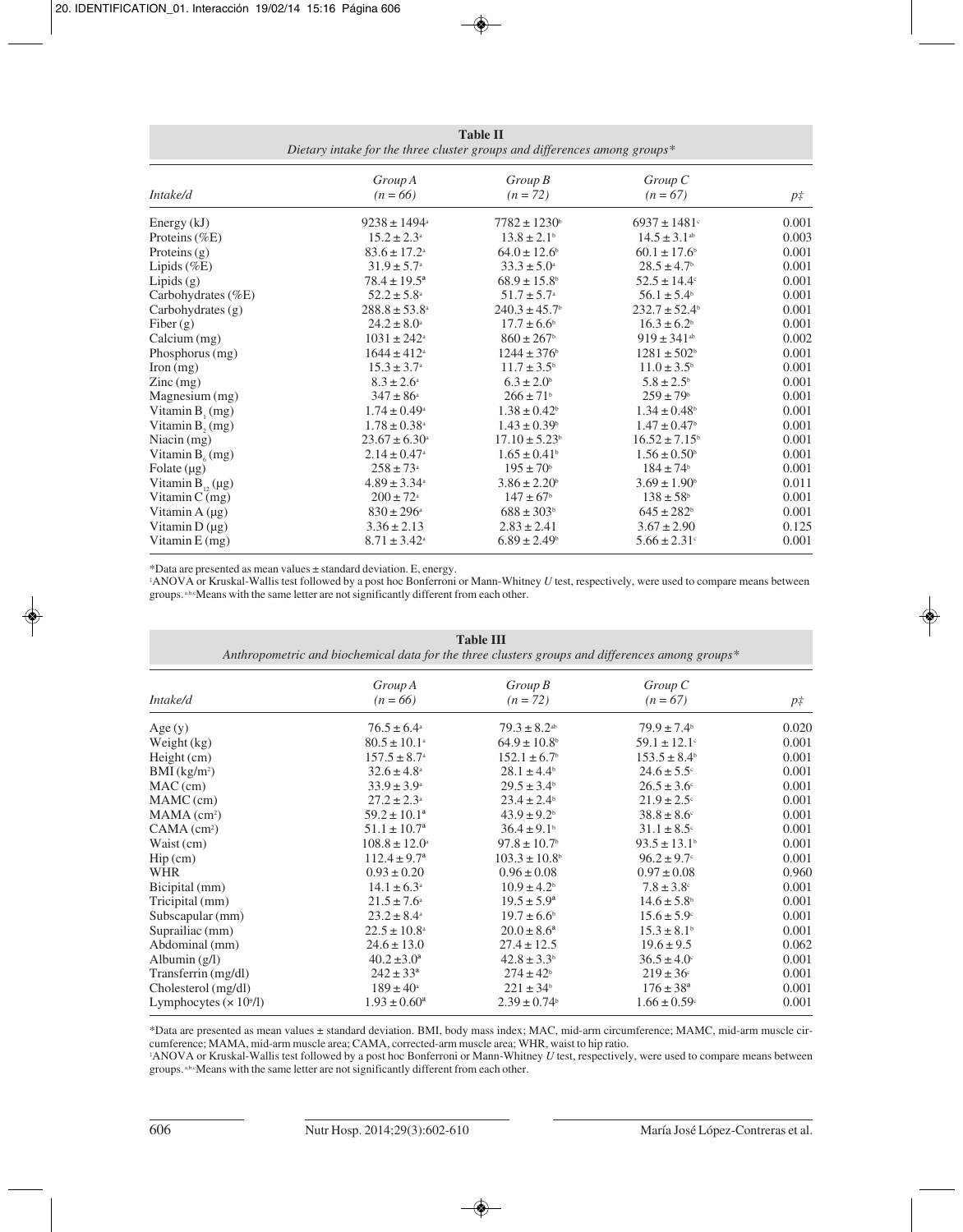Serum albumin, transferrin, total cholesterol concentrations and the total lymphocyte count were significantly lower in group C. The percentages of subjects in each group with values for these parameters below the normal range are shown in figure 2. Group C showed the highest percentage of subjects below the normal range for all the biochemical parameters.



*Fig. 1.—Percentage of subjects for the three clusters groups with triceps skinfold thickness (TSF), mid-arm muscle circumference (MAMC) and mid-arm muscle area (MAMA) under the percentile 10 of the Spanish elderly population and subjects with corrected-arm muscle area (CA-MA) values of* ≤ 21.4 *and* ≤ *21.6 cm2 , for men and women, respectively. a,b,cPercentages with the same letter are not significantly different from each other, determined by Chi-squared test and the analysis of corrected residuals. Group A: n = 66; Group B: n = 72; Group C: n = 67.*



*Fig. 2.—Percentage of subjects for the three clusters groups with serum albumin, transferrin, cholesterol concentration and total lymphocyte count values under the normal range in the three groups (Normal ranges: 35-53 g/l for albumin, 200-385 mg/dl for men and 185-405 mg/dl for women for transferrin, 150- 230 mg/dl for cholesterol and 1-4* × *109 /l for total lymphocyte count). a,b,cPercentages with the same letter are not significantly different from each other, determined by Chi-squared test and the analysis of corrected residuals. Group A: n = 66; Group B: n = 72; Group C: n = 67.*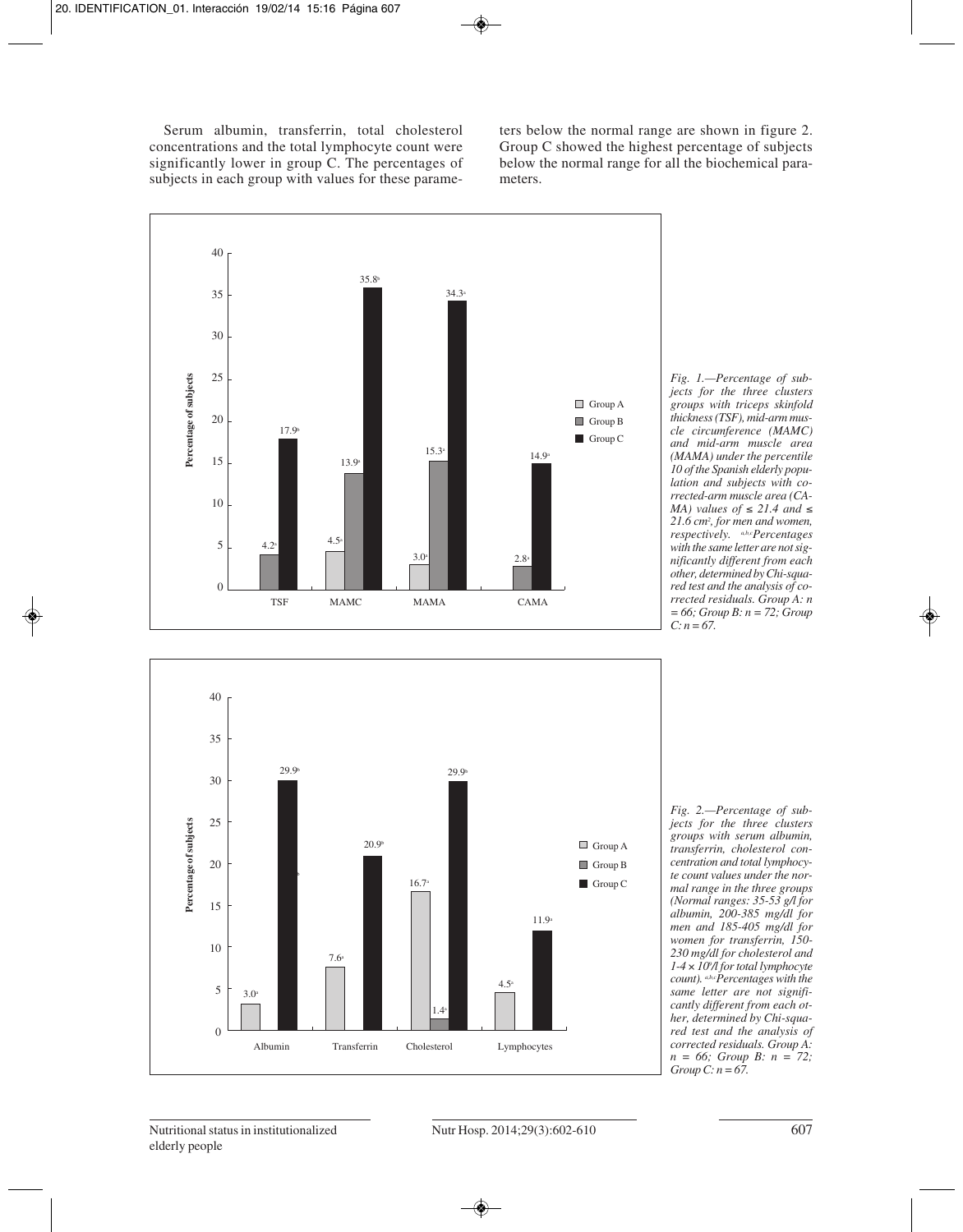## **Discussion**

More than seventy tests or tools are currently available for detecting undernutrition all differing in their criteria, cut-off points, ease of use and acceptability $34,35$ . Since no single nutritional measurement or lower reference limit can be considered to diagnose undernutrition beyond doubt, a cluster analysis was used to identify undernourished subjects in the present study. Besides the anthropometric and biochemical parameters used frequently in other studies for the diagnosis of undernutrition, we also used dietary intake data, because dietary deficit intake is the primary cause of undernutrition<sup>36</sup>.

Our results showed that the three groups had different nutritional statuses, differing significantly in dietary intake and anthropometric and biochemical variables.

Group A showed the highest energy intake, which was higher than the RDI. This excessive energy intake was accompanied by the highest anthropometric values. People in group A showed the greatest BMI  $(32.6 \pm 4.8 \text{ kg/m}^2)$ , a value that was above than the normal range for elderly populations  $(24-29 \text{ kg/m}^2)^{31}$ . The total population studied showed a higher than recommended waist circumference, indicating abdominal obesity, although, group A showed a higher value than groups B and C. Despite these high values, given the selective survival and the reduced risk of overweight in old age<sup>37,38</sup>, it is not likely that this population is at great cardiovascular risk. The percentage of people in group A whose biochemical parameters were below the normal ranges may have been due to the presence of several illnesses but not to undernutrition. In view of these results, it might be said that group A was malnourished or at risk of malnutrition because of an excessive energy intake and overweight/obesity.

Group B could be considered as having an adequate nutritional status, an adequate energy intake, a BMI within the normal range for elderly populations and adequate values for the biochemical parameters.

Undernutrition is a dynamic process characterized by depletion of lean body mass, visceral proteins and body fat. It starts with inadequate nutrient intake, followed by a progressive series of metabolic, functional and body composition changes<sup>39</sup>. The undernourished or at risk of undernutrition group (Group C) showed an energy intake below the RDI for Spanish elderly people, mainly because of a reduced lipid intake. This reduction in energy intake was also accompanied by a reduction in micronutrient intake. Consequently, muscle mass and fat deposits had the lowest values. Similar results have been described by other authors<sup>40-42</sup>.

Values of TSF, MAMC and MAMA below the 5<sup>th</sup> or  $10<sup>th</sup>$  percentiles have been used as indicators of undernutrion in elderly people<sup>43</sup>. Friedman et al. (1985)<sup>44</sup> showed that CAMA values of  $\leq 16.0$  and  $\leq 16.9$  cm<sup>2</sup> for men and women, respectively, and even values close to

these ( $\leq 21.4$  and  $\leq 21.6$  cm<sup>2</sup>, for men and women, respectively) suggested nutritional risk. However, in the present study, a low percentage of people in group C showed values that might indicate nutritional risk for these CAMA values. A high percentage of undernourished people might not have been detected if a specific reference value had been used to diagnosis undernutrition.

Serum albumin, transferrin and total cholesterol concentrations and the total lymphocyte count are also considered indicators of nutritional status<sup>3,18,45,46</sup>. In the present study, these parameters showed the lowest values in group C. However, a high percentage of people in this group showed values within the normal range, as have been previously described in other studies<sup>47</sup>. We believe that low values of these parameters, although within the normal range, should be considered unfavourable when they are accompanied by low energy intake or low values for the anthropometric parameters.

On the other hand, biochemical parameters can be altered by certain diseases<sup>45,48</sup>. Anthropometric measurements, especially BMI, can be affected by dehydration or edema, and arm anthropometry is less accurate because of the physical changes with age: redistribution of fat from subcutaneous to deep adipose tissues, decreased elasticity of skin, alterations in skin thickness, and atrophy of subcutaneous adipocytes<sup>44</sup>. An undernourished person could show an adequate energy intake, while the development of undernutrition may be due to increased metabolic demands or increased nutrient losses, because illness is frequent in the elderly<sup>49</sup>. We believe that three groups of data should be used to diagnose undernutrition: intake, and anthropometric and analytical variables.

In conclusion, our study shows that cluster analysis is a useful statistical method for assessing the nutritional status of institutionalized elderly populations. In the studied population, we found that the overall prevalence of undernutrition or risk of undernutrition was 32.7%, whereas 32.2% of the studied subjects were malnourished or at risk of malnutrition because of an excessive energy intake, showing overweight/obesity. The undernourished or at risk of undernutrition group showed the lowest values for dietary intake and the anthropometric and analytical parameters measured. Some of the specific reference values used in the literature, on the other hand, might have failed to detect many of the undernourished or people at risk identified by cluster analysis.

# **Acknowledgements**

The study was supported by the Social Action Institute of Murcia (IMAS), Murcia Region of Government, and by a grant from the University of Murcia, Spain. We thank everyone involved in carrying out this study. We are especially grateful to those who volunteered for this study and to the staff from the nursinghomes.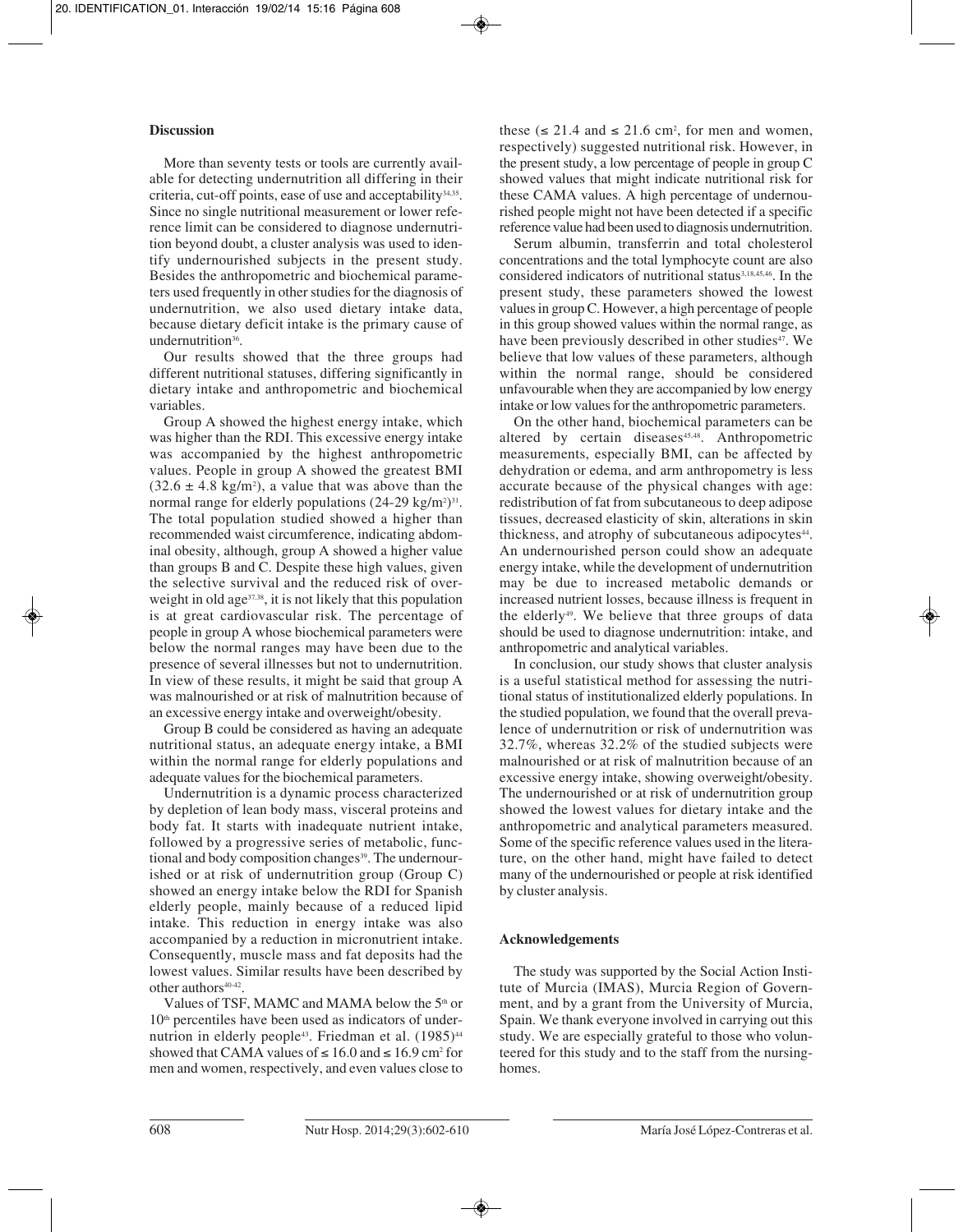#### **References**

- 1. Omran ML, Morley JE. Assessment of protein energy malnutrition in older persons, part I: history, examination, body composition, and screening tools. *Nutrition* 2000; 16: 50-63.
- 2. Bourdel-Marchasson, I, Rollandb, C, Jutand, MA, Egeab, C, Baratchart, B, Barberger-Gateau, P. Undernutrition in geriatric institutions in South-West France: policies and risk factors. *Nutrition* 2009; 25: 155-64.
- 3. Volkert D, Saeglitz C, Gueldenzoph H, Sieber CC, Stehle P. Undiagnosed malnutrition and nutrition-related problems in geriatric patients. *J Nutr Health Aging* 2010; 14: 387-92.
- 4. Álvarez-Hernández J, Planas M, León-Sanz M, García de Lorenzo A, Celaya-Pérez S, García-Lorda P, Araujo K, Sarto B; on behalf of the PREDyCES® researchers. Prevalence and costs of malnutrition in hospitalized patients; the PREDyCES® Study. *Nutr Hosp* 2012; 27(4): 1049-59.
- 5. Pérez-Llamas F. Risk of desnutrition in the Spanish population. Evaluation of the current situation and need for a nutritional intervention. *Med Clin* (Barc) 2012; 139: 163-4.
- 6. Álvarez J, Gonzalo I, Rodríguez JM. Envejecimiento y nutrición. *Nutr Hosp Supl* 2011; 4(3): 3-14.
- 7. Cuesta FM, Matía P. Detección y evaluación del anciano con desnutrición o en riesgo. *Nutr Hosp Supl* 2011; 4(3): 15-27.
- 8. Wouters-Wesseling W, Wouters AE, Kleijer CN, Bindels JG, de Groot CP, Van Staveren WA. Study of the effect of a liquid nutrition supplement on the nutritional status of psycho-geria tric nursing home patients. *Eur J Clin Nutr* 2002; 56: 245-51.
- 9. Smoliner C, Norman K, Scheufele R, Hartig W, Pirlich M, Lochs H. Effects of food fortification on nutritional and functional status in frail elderly nursing home residents at risk of malnutrition. *Nutrition* 2008; 24: 1139-44.
- 10. Sánchez-Campillo M, Torralba C, López MA, Zamora S, Pérez-Llamas F. Strategies for improving nutritional value of the meals offered by public nursing homes for the elderly. *Nutr Hosp* 2010; 25: 1014-9.
- 11. Ordóñez J, De Antonio JA, Pou C, Navarro J, Rubio J, Marcos S, López M. Effect of an oral hyperproteic nutritional supplement in malnourished elderly patients in nursing homes. *Nutr Hosp* 2010; 25: 549-54.
- 12. Pérez-Llamas F, Moregó A, Tobaruela M, García MD, Santo E, Zamora S. Prevalence of malnutrition and influence of oral nutritional supplementation on nutritional status in institutionalized elderly. *Nutr Hosp* 2011; 26: 1134-40.
- 13. Saunders J, Smith T, Stroud M. Malnutrition and undernutrition. *Medicine* 2011; 39: 45-50.
- 14. Bauer JM, Vogl T, Wicklein S, Trögner J, Mühlberg W, Sieber CC. Comparison of the Mini Nutritional Assessment, Subjective Global Assessment, and Nutritional Risk Screening (NRS 2002) for nutritional screening and assessment in geriatric hospital patients. *Z Gerontol Geriat* 2005; 38: 322-7.
- 15. Burgos R, Sarto B, Elío I, Planas M, Forga M, Cantón A, Trallero R, Muñoz MJ, Pérez D, Bonada A, Saló E, Lecha M, Enrich G, Salas-Salvadó J; on behalf of the Group for the Study of Malnutrition in Hospitals in Catalonia. Prevalence of malnutrition and its etiological factors in hospitals. *Nutr Hosp* 2012; 27 (2): 469-76.
- 16. Camina MA, Barrera S, Domínguez L, Cruceiro C, Mateo B, Redondo del Río MP. Presencia de malnutrición y riesgo de malnutrición en ancianos institucionalizados con demencia en función del tipo y estadío evolutivo. *Nutr Hosp* 2012; 27(2): 434-40.
- 17. Isenring EA, Banks M, Ferguson M, Bauer JD. Beyond Malnutrition screening: appropriate methods to guide nutrition care for aged care residents. *J Acad Nutr Diet* 2012; 112: 376-81.
- 18. López-Contreras MJ, Torralba C, Zamora S, Pérez-Llamas F. Nutrition and prevalence of undernutrition assessed by different diagnostic criteria in nursing homes for elderly people. *J Hum Nutr Diet* 2012; 25: 239-46.
- 19. Poulia KA, Yannakoulia M, Karageorgou M, Gamaletsou M, Panagiotakos DB, Sipsas NV, Zampelas A. Evaluation of the efficacy of six nutritional screening tools to predict malnutrition in the elderly. *Clin Nutr* 2012; 31:378-85.
- 20. Milà R, Formiga F, Duran P, Abellana R. Prevalence of malnutrition in Spanish elders: systematic review. *Med Clin* (Barc)  $2012 \cdot 139 \cdot 502 - 8$
- 21. Pérez-Llamas F, Garaulet M, Torralba C, Zamora S. Development of a current version of a software application for research and practice in human nutrition (GRUNUMUR 2.0). *Nutr Hosp* 2012; 27: 1576-82.
- 22. Moreiras O, Carvajal A, Cabrera L, Cuadrado C. Tablas de Composición de Alimentos, 15th edn. Ediciones Pirámide, Madrid, 2011.
- 23. Pérez-Llamas F, Zamora S. La dieta mediterránea. In: Pérez-Llamas F, Zamora S (eds) Nutrición y alimentación humana, Universidad de Murcia, Murcia, 2002, pp. 157-169.
- 24. Arbonés G, Carbajal A, Gonzalvo B et al. Nutrition and dietary recommendations for the elderly. "Public Health" Working Group of the Spanish Nutrition Society. *Nutr Hosp* 2003; 18: 109-37.
- 25. Pérez-Llamas F, Martínez C, Carbajal A, Zamora S. Concepto de dieta prudente. Dieta Mediterránea. Ingestas recomendadas. Objetivos nutricionales. Guías alimentarias. In: Carvajal A, Martínez C (eds), Manual Práctico de Nutrición y Salud. Alimentación para la prevención y el manejo de enfermedades prevalentes, Exlibris Ediciones, Madrid, 2012, pp. 65-81.
- 26. Jelliffe DB. The assessment of the nutritional status of the community (with special reference to field surveys in developing regions of the world). *Monogr Ser World Health Organ* 1966; 53: 3-271.
- 27. Gurney JM, Jelliffe DB. Arm anthropometry in nutritional assessment: nomogram for rapid calculation of muscle circumference and cross-sectional muscle and fat areas. *Am J Clin Nutr* 1973; 26: 912-5.
- 28. Heymsfield SB, McManus C, Smith J, Stevens V, Nixon DW. Anthropometric measurement of muscle mass: revised equations for calculating bone-free arm muscle area. *Am J Clin Nutr* 1982; 36: 680-90.
- 29. Alastrué A, Sitges A, Jaurrieta E, Puig P, Abad JM, Sitges A. Anthropometric assessment of the nutritional status: undernutrition and obesity patterns. *Med Clin* (Barc) 1983; 80: 691-9.
- 30. Esquius M, Schwartz S, López J, Andreu AL, García E. Refe rence values for anthropometric parameters in the elderly population. *Med Clin* (Barc) 1993; 100: 692-8.
- 31. Beck AM, Ovesen L. At which body mass index and degree of weight loss should hospitalized elderly patients be considered at nutritional risk? *Clin Nutr* 1998; 17: 195-8.
- 32. Lean ME, Han TS, Morrison CE. Waist circumference as a measure for indicating need for weight management. *BMJ* 1995; 311: 158-61.
- 33. Salas-Salvadó J, Rubio MA, Barbany M, Moreno B, Grupo Colaborativo de la SEEDO. SEEDO 2007 Consensus for the eva luation of overweight and obesity and the establishment of therapeutic intervention criteria. *Med Clin* (Barc) 2007; 128: 184-96.
- Green SM, Watson R. Nutritional screening and assessment tools for use by nurses: literature review. *J Adv Nurs* 2005; 50: 69-83.
- 35. Durán P, Milà R, Formiga F, Virgili N, Vilarasau C. Assessing risk screening methods of malnutrition in geriatric patients; Mini Nutritional Assessment (MNA) versus Geriatric Nutritional Risk Index (GNRI). *Nutr Hosp* 2012; 27(2): 590-8.
- 36. Mowé M, BØhmer T, Kindt E. Reduced nutritional status in an elderly population (> 70 y) is probable before disease and possibly contributes to the development of disease. *Am J Clin Nutr* 1994; 59: 317-24.
- 37. de Groot CPGM, Enzi G, Perdigao AL, Deurenberg P. Longitudinal changes in anthropometric characteristics of elderly Europeans. *Eur J Clin Nutr* 1996; 50 (Supl. 2): S9-S15.
- 38. Visscher TL, Seidell JC, Molarius A, van der Kuip D, Hofman A, Witteman, JC. A comparison of body mass index, waist-hip ratio and waist circumference as predictors of all-cause mortality among the elderly: the Rotterdam study. *Int J Obes Relat Metab Disord* 2001; 25: 1730-5.
- 39. Brugler L, Stankovic A, Bernstein L, Scott F, O'Sullivan-Maillet J. The role of visceral protein markers in protein calorie malnutrition. *Clin Chem Lab Med* 2002; 40: 1360-9.